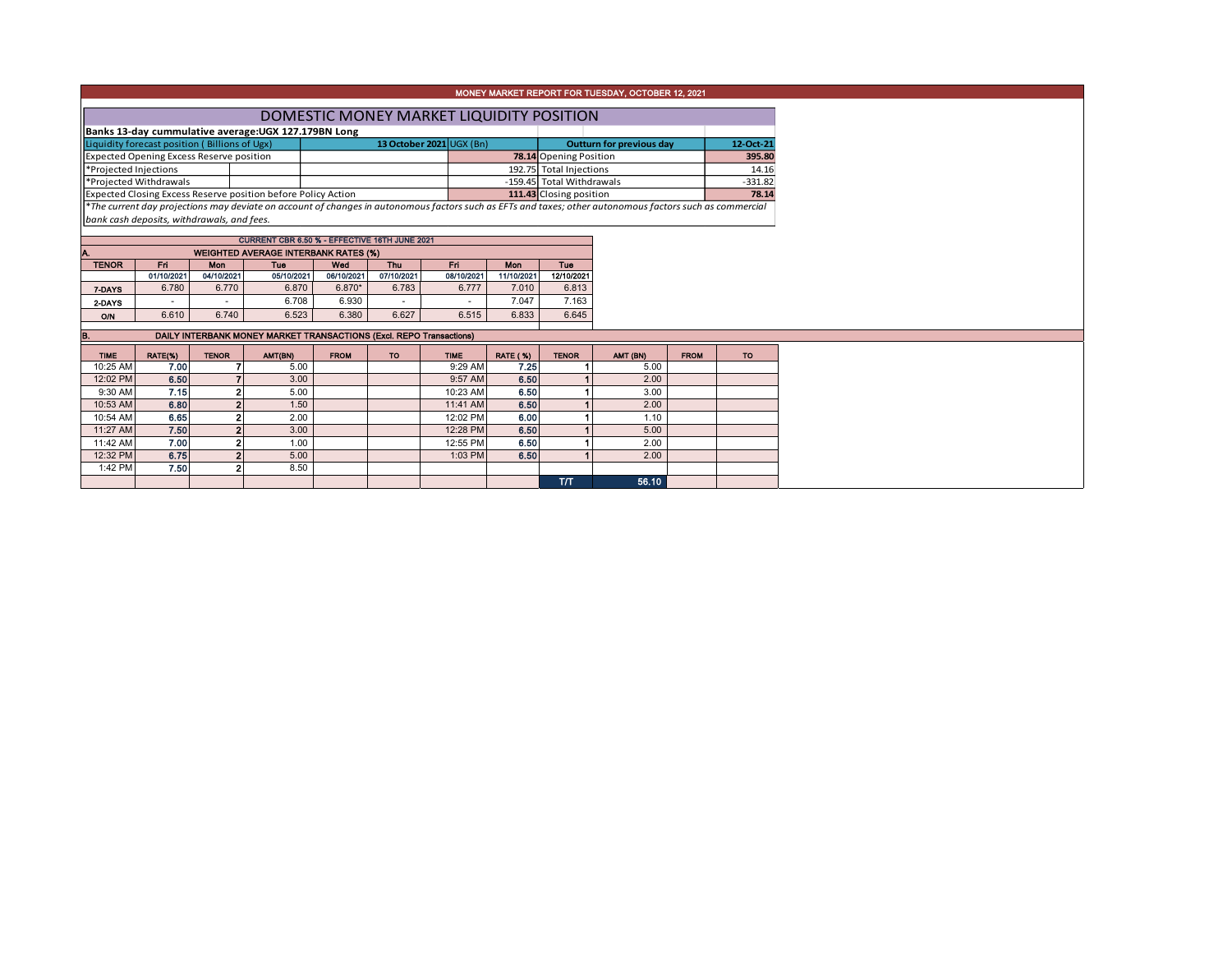| C.                                                                                                       |                                                                                |                     |                                                                                       | <b>CBR AND THE 7- DAY WAR INTERBANK RATES</b> |                            |                             |                         |                                                                   |              |                                  |            |            |
|----------------------------------------------------------------------------------------------------------|--------------------------------------------------------------------------------|---------------------|---------------------------------------------------------------------------------------|-----------------------------------------------|----------------------------|-----------------------------|-------------------------|-------------------------------------------------------------------|--------------|----------------------------------|------------|------------|
| 9.500<br>9.000<br>8.500<br>8.000<br>7.500<br>7.000<br>6.500<br>6.000<br>5.500<br>5.000<br>4.500<br>4.000 | 28/09/2021                                                                     | 29/09/2021          | 30/09/2021                                                                            | 01/10/2021                                    |                            | 04/10/2021                  | 05/10/2021              | 06/10/2021                                                        | 07/10/2021   | 08/10/2021                       | 11/10/2021 | 12/10/2021 |
|                                                                                                          |                                                                                |                     |                                                                                       |                                               |                            |                             |                         |                                                                   |              |                                  |            |            |
|                                                                                                          |                                                                                |                     |                                                                                       |                                               |                            |                             |                         | • Overnight WAR -7-day WAR - CBR rate - Upper bound - Lower bound |              |                                  |            |            |
| D.                                                                                                       |                                                                                |                     | MONETARY POLICY OPERATIONS MATURITIES PROFILE: (13-OCT- 2021 TO 05-NOV- 2021)         |                                               |                            |                             |                         |                                                                   |              |                                  |            |            |
| <b>DATE</b>                                                                                              | <b>WED</b>                                                                     | <b>THUR</b>         | <b>THUR</b>                                                                           | <b>THUR</b>                                   | <b>THUR</b>                | <b>TOTAL</b>                |                         |                                                                   |              |                                  |            |            |
| <b>REPO</b>                                                                                              | 13-Oct-21<br>168.03                                                            | 14-Oct-21<br>600.69 | 21-Oct-21<br>$\sim$                                                                   | 28-Oct-21<br>$\sim$                           | 04-Nov-21                  | 768.72                      |                         |                                                                   |              |                                  |            |            |
| <b>REV REPO</b>                                                                                          | $\sim$                                                                         | $\sim$              | $\sim$                                                                                | $\sim$                                        | $\sim$                     | $\sim$                      |                         |                                                                   |              |                                  |            |            |
| <b>DEPO AUCT</b>                                                                                         | $\sim$                                                                         | $\sim$              | 121.00                                                                                | $\sim$                                        | 525.01                     | 646.01                      |                         |                                                                   |              |                                  |            |            |
| <b>TOTALS</b>                                                                                            | 168.03                                                                         | 600.69              | 121.00                                                                                | $\sim$                                        | 525.01                     | 1,414.74                    |                         |                                                                   |              |                                  |            |            |
|                                                                                                          |                                                                                |                     | Total O/S Deposit Auction balances held by BOU up to 30 December 2021: UGX 1,163 BN   |                                               |                            |                             |                         |                                                                   |              |                                  |            |            |
|                                                                                                          |                                                                                |                     | Total O/S Repo, Reverse Repo & Deposit Auction balances held by BOU: UGX 1,931 BN     |                                               |                            |                             |                         |                                                                   |              |                                  |            |            |
|                                                                                                          | (EI) STOCK OF TREASURY SECURITIES                                              |                     |                                                                                       | <b>Eii</b>                                    |                            |                             |                         | <b>MONETARY POLICY MARKET OPERATIONS</b>                          |              |                                  |            |            |
|                                                                                                          | LAST TBIILS ISSUE DATE: 16-SEPTEMBER-2021                                      |                     |                                                                                       |                                               |                            |                             |                         | (VERTICAL REPOS, REV-REPOS & DEPOSIT AUCTIONS)                    |              |                                  |            |            |
|                                                                                                          | On-the-run O/S T-BILL STOCKs (Bns-UGX)<br>On-the-run O/S T-BONDSTOCKs(Bns-UGX) |                     | 6,404.16<br>20,988.32                                                                 | 13/10/2021<br>13/10/2021 DAUT                 | OMO                        | <b>ISSUE DATE</b><br>09-Sep | <b>AMOUNT</b><br>450.16 | <b>WAR</b><br>7.003                                               | <b>RANGE</b> | <b>TENOR</b><br>56               |            |            |
|                                                                                                          | TOTAL TBILL & TBOND STOCK- UGX                                                 |                     | 27,392.49                                                                             |                                               | <b>DAUT</b>                | 09-Sep                      | 42.28                   | 7.357                                                             |              | 84                               |            |            |
| O/S=Outstanding                                                                                          |                                                                                |                     |                                                                                       |                                               | <b>REPO</b>                | 13-Sep                      | 386.00                  | 6.500                                                             |              | $\mathbf{3}$                     |            |            |
| <b>MATURITY</b>                                                                                          | TOTAL STOCK YTM (%)                                                            |                     | <b>CHANGE IN</b>                                                                      |                                               | <b>REPO</b>                | 16-Sep                      | 992.00                  | 6.500                                                             |              | $\overline{7}$                   |            |            |
|                                                                                                          | (BN UGX)                                                                       | AT CUT OFF®         | YTM (+/-)                                                                             |                                               | <b>DAUT</b>                | 23-Sep                      | 30.83                   | 6.985                                                             |              | 28                               |            |            |
| 91                                                                                                       | 123.54                                                                         | 6.820               | 0.000                                                                                 |                                               | <b>DAUT</b>                | 23-Sep                      | 372.00                  | 7.003                                                             |              | 56                               |            |            |
| 182                                                                                                      | 459.46                                                                         | 8.100               | 0.100                                                                                 |                                               | <b>DAUT</b>                | 23-Sep                      | 19.67                   | 7.348                                                             |              | 84                               |            |            |
| 364                                                                                                      | 5,821.17                                                                       | 9.549               | 0.100                                                                                 |                                               | <b>REPO</b>                | 23-Sep                      | 549.00                  | 6.500                                                             |              | $\overline{7}$                   |            |            |
| 2YR                                                                                                      | 200.00                                                                         | 10.000              | $-1.500$<br>$-1.410$                                                                  |                                               | <b>REPO</b><br><b>REPO</b> | 28-Sep                      | 456.00                  | 6.500                                                             |              | $\overline{2}$<br>$\overline{1}$ |            |            |
| 3YR<br>5YR                                                                                               | $\sim$<br>1.489.27                                                             | 11.390<br>13.000    | $-0.409$                                                                              |                                               | <b>REPO</b>                | 29-Sep<br>30-Sep            | 376.00<br>1.065.00      | 6.500<br>6.500                                                    |              | $\overline{7}$                   |            |            |
| <b>10YR</b>                                                                                              | 9,789.09                                                                       | 13.500              | $-0.239$                                                                              |                                               | <b>REPO</b>                | 04-Oct                      | 94.00                   | 6.500                                                             |              | 3                                |            |            |
| 15YR                                                                                                     | 8.222.91                                                                       | 14.090              | $-0.310$                                                                              |                                               | <b>REPO</b>                | 07-Oct                      | 520.00                  | 6.500                                                             |              | $\overline{7}$                   |            |            |
| 20YR                                                                                                     | 1,287.05                                                                       | 15.500              | $-0.450$                                                                              |                                               | <b>DAUT</b>                | 07-Oct                      | 9.95                    | 6.985                                                             |              | 28                               |            |            |
|                                                                                                          |                                                                                |                     | Cut OFF is the lowest price/ highest yield that satisfies the auction awarded amount. |                                               | <b>DAUT</b>                | 07-Oct                      | 0.99                    | 7.003                                                             |              | 56                               |            |            |
|                                                                                                          |                                                                                |                     |                                                                                       | <b>DAUT</b>                                   |                            | $07-Cct$                    | 19.67                   | 7.375                                                             |              | 84                               |            |            |
|                                                                                                          |                                                                                |                     |                                                                                       |                                               | <b>REPO</b>                | 08-Oct                      | 180.00                  | 6.500                                                             |              | $\mathbf{3}$                     |            |            |
|                                                                                                          |                                                                                |                     |                                                                                       |                                               | <b>REPO</b>                | $11-Oct$                    | 80.00                   | 6.500                                                             |              | 3                                |            |            |
|                                                                                                          |                                                                                |                     |                                                                                       |                                               | <b>REPO</b>                | 12-Oct                      | 168.00                  | 6.500                                                             |              |                                  |            |            |

WAR-Weighted Average Rate